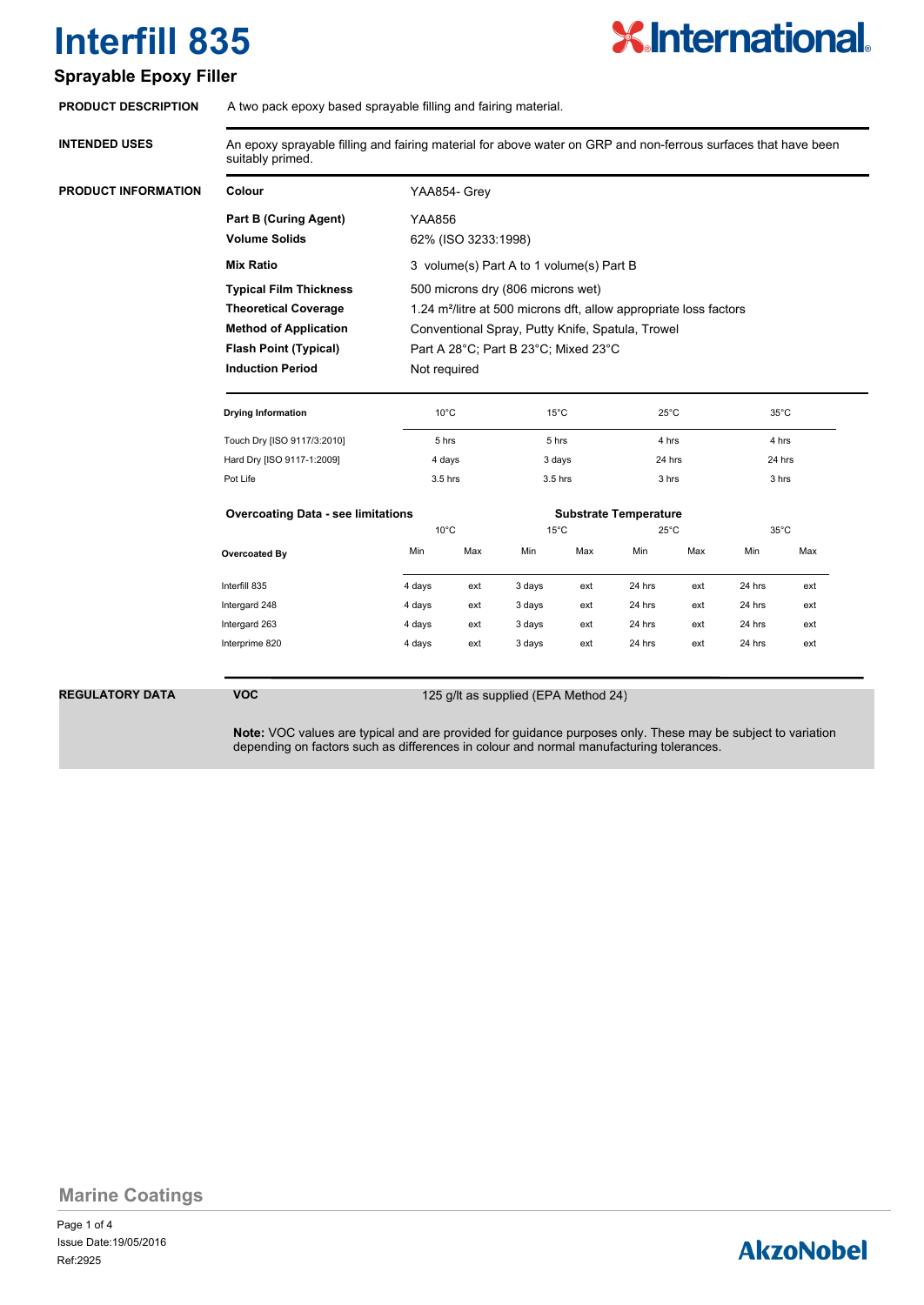

#### **Sprayable Epoxy Filler**

| <b>SYSTEMS AND</b>   | Consult your International Paint representative for the system best suited for the surfaces to be protected. |
|----------------------|--------------------------------------------------------------------------------------------------------------|
| <b>COMPATIBILITY</b> | DO NOT apply over existing alkyd systems.                                                                    |
| CHEEACE BEEDADATIONS | Llee in accordance with the standard Werldwide Merine Coosifications                                         |

**SURFACE PREPARATIONS**

Use in accordance with the standard Worldwide Marine Specifications. All surfaces to be coated should be clean, dry and free from contamination.

High pressure fresh water wash or fresh water wash and scrub as appropriate to remove all dust etc from the surface. Grease and Oil etc should be removed by degreasing or solvent wiping to AS1627.1 - 2003 providing a "water breakfree" surface free of contaminates.

#### **NEWBUILDING/MAJOR REFURBISHMENT (Steel/Aluminium)**

Interfill 835 should always be applied over a recommended primer. The primer surface should be dry and free from all contamination, and Interfill 835 must be applied within the overcoating intervals specified (consult the relevant product data sheet).

#### **NEWBUILDING/MAJOR REFURBISHMENT (GRP/FRP)**

Interfill 835 may be applied directly over waxed GRP/FRP surfaces. See "FRP Coating Procedures Manual".

#### **REPAIR/ONBOARD MAINTENANCE (Steel/Aluminium)**

Interfill 835 should always be applied over a recommended primer. The primer surface should be dry and free from all contamination, and Interfill 835 must be applied within the overcoating intervals specified (consult the relevant product data sheet).

Areas of breakdown, damage, etc, should be prepared to the Power Tool cleaning standard AS1627.2 class 3 or spot abrasive blasted to standard AS1627.4 class 2.5 feathering the edges back 2-3cm onto sound substrate (ISO 8501- 1:2007) and primed with the specified primer prior to application of the Interfill 835.

#### **REPAIR/ONBOARD MAINTENANCE (GRP/FRP)**

Interfill 835 may be applied directly over waxed GRP/FRP surfaces. See "FRP Coating Procedures Manual".

Consult your International Paint representative for specific recommendations.

**Marine Coatings**

Page 2 of 4 Ref:2925 Issue Date:19/05/2016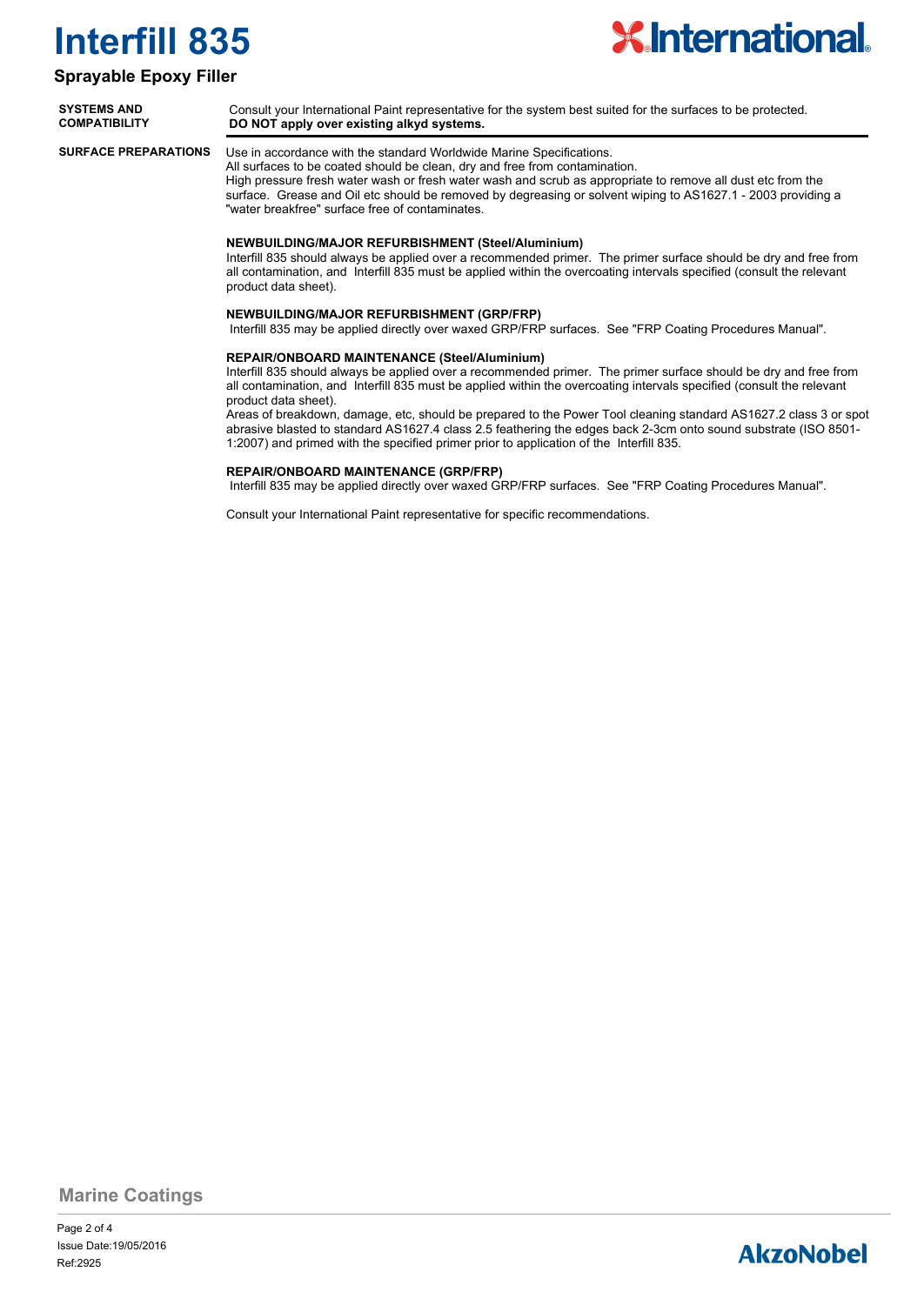

### **Sprayable Epoxy Filler**

| <b>APPLICATION</b>                | Other:<br><b>Trowel, Spatula, etc</b> Application by Spatula, Putty Knife or Squeegee is recommended in small areas or to fill<br>pinholes.<br>Confined Spaces - Forced air ventilation may be required. See relevant Material Safety Data Sheets.                                                                                                                                                                                                                                                                                                                                                                                                                                                                                                                                                                                                                                                                                                                                                                                                                                                                     |  |  |  |  |  |
|-----------------------------------|------------------------------------------------------------------------------------------------------------------------------------------------------------------------------------------------------------------------------------------------------------------------------------------------------------------------------------------------------------------------------------------------------------------------------------------------------------------------------------------------------------------------------------------------------------------------------------------------------------------------------------------------------------------------------------------------------------------------------------------------------------------------------------------------------------------------------------------------------------------------------------------------------------------------------------------------------------------------------------------------------------------------------------------------------------------------------------------------------------------------|--|--|--|--|--|
| <b>Mixing</b>                     | Material is supplied in 2 containers as a unit. Always mix a complete unit in the proportions supplied.<br>(1) Combine entire contents of Curing Agent (Part B) with Base (Part A) and mix thoroughly with a hand paddle.                                                                                                                                                                                                                                                                                                                                                                                                                                                                                                                                                                                                                                                                                                                                                                                                                                                                                              |  |  |  |  |  |
| <b>Thinner</b>                    | Up to 5% YTA910 fast Thinner or YTA920 slow Thinner.                                                                                                                                                                                                                                                                                                                                                                                                                                                                                                                                                                                                                                                                                                                                                                                                                                                                                                                                                                                                                                                                   |  |  |  |  |  |
| <b>Airless Spray</b>              | Not suitable.                                                                                                                                                                                                                                                                                                                                                                                                                                                                                                                                                                                                                                                                                                                                                                                                                                                                                                                                                                                                                                                                                                          |  |  |  |  |  |
| <b>Conventional Spray</b>         | Suitable. Pressure Pot. Consult International Paint.                                                                                                                                                                                                                                                                                                                                                                                                                                                                                                                                                                                                                                                                                                                                                                                                                                                                                                                                                                                                                                                                   |  |  |  |  |  |
| <b>Brush</b>                      | Not suitable.                                                                                                                                                                                                                                                                                                                                                                                                                                                                                                                                                                                                                                                                                                                                                                                                                                                                                                                                                                                                                                                                                                          |  |  |  |  |  |
| <b>Roller</b>                     | Not suitable.                                                                                                                                                                                                                                                                                                                                                                                                                                                                                                                                                                                                                                                                                                                                                                                                                                                                                                                                                                                                                                                                                                          |  |  |  |  |  |
| <b>Cleaner</b>                    | International GTA822 or International GTA220                                                                                                                                                                                                                                                                                                                                                                                                                                                                                                                                                                                                                                                                                                                                                                                                                                                                                                                                                                                                                                                                           |  |  |  |  |  |
| <b>Work Stoppages and Cleanup</b> | Clean all equipment immediately after use with International GTA822 before the product has had time to gel.                                                                                                                                                                                                                                                                                                                                                                                                                                                                                                                                                                                                                                                                                                                                                                                                                                                                                                                                                                                                            |  |  |  |  |  |
| Welding                           | In the event welding or flame cutting is performed on metal coated with this product, dust and fumes will be<br>emitted which will require the use of appropriate personal protective equipment and adequate local exhaust<br>ventilation. In North America do so in accordance with instruction in ANSI/ASC Z49.1 "Safety in Welding and<br>Cutting."                                                                                                                                                                                                                                                                                                                                                                                                                                                                                                                                                                                                                                                                                                                                                                 |  |  |  |  |  |
| <b>SAFETY</b>                     | All work involving the application and use of this product should be performed in compliance with all<br>relevant national Health, Safety & Environmental standards and regulations.                                                                                                                                                                                                                                                                                                                                                                                                                                                                                                                                                                                                                                                                                                                                                                                                                                                                                                                                   |  |  |  |  |  |
|                                   | Prior to use, obtain, consult and follow the Material Safety Data Sheet for this product concerning health<br>and safety information. Read and follow all precautionary notices on the Material Safety Data Sheet and<br>container labels. If you do not fully understand these warnings and instructions or if you can not strictly<br>comply with them, do not use this product. Proper ventilation and protective measures must be provided<br>during application and drying to keep solvent vapour concentrations within safe limits and to protect<br>against toxic or oxygen deficient hazards. Take precautions to avoid skin and eye contact (ie. gloves,<br>goggles, face masks, barrier creams etc.) Actual safety measures are dependant on application methods<br>and work environment.<br><b>EMERGENCY CONTACT NUMBERS:</b><br>Australia - Corporate HS&E Dept, Health & Safety advisor 61 (0) 393134555<br>USA/Canada - Medical Advisory Number 1-800-854-6813<br>Europe - Contact (44) 191 4696111. For advice to Doctors & Hospitals only contact (44) 207 6359191<br>R.O.W. - Contact Regional Office |  |  |  |  |  |

**Marine Coatings**